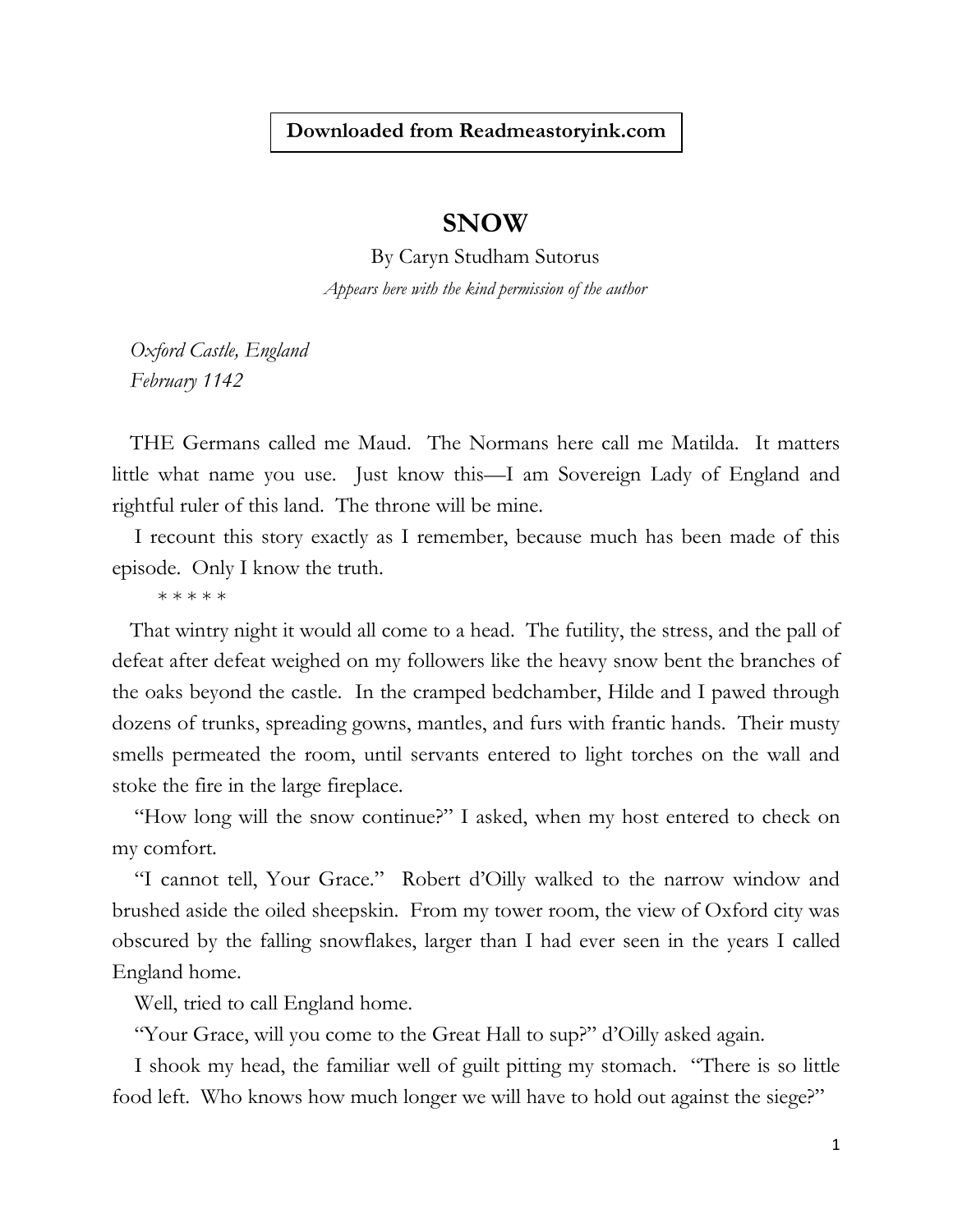As we spoke, Brian FitzCount pushed into the chamber, "Your Grace, I have news." He joined us before the window, pointing to the right, to a field strewn with enemy tents and soldiers that scurried like ants on a hill. Beyond the next tree line, a crawling snake of men, wagons, and horses streamed toward Oxford.

My heart leapt. "Is it my brother, the earl of Gloucester? Has he arrived to break the siege?" I squinted my eyes, but the banners were obscured by the falling snow.

"Yes, it is Earl Robert." FitzCount's face remained grim. "I do not like his chances in battle. Stephen's army is larger by half."

"Stephen," I whispered. My cousin, who dared to call himself King after swearing that he would recognize my rule. His name burned in my throat, as it had for seven years since my father's death, seven years since he stole my throne.

"My lords, I still hope it will not come to battle." The war of sieges raged on, but pitched battles were best avoided, their outcomes too uncertain, subject to the bravery of a few knights and countless paid mercenaries.

FitzCount's forehead creased as he eyed me. "There seems little hope of avoiding battle." He bowed and retreated to the doorway with D'Oilly.

The door settled behind them, leaving Hilde and me alone again. She found our quarry first.

"It's beautiful, Your Grace," she whispered, stroking the white fur.

"It was a gift from my first husband, the Emperor." I crouched down, lifting the cloak with deliberate hands and easing open the folds as I stood.

Its soft pelt transported me back thirty to the day a nervous twelve-year-old English princess married the Holy Roman Emperor. His wedding gift to me was the purest white ermine I had ever seen. I wore it that frigid January day and again the day I was crowned. But then it had lain, folded in a chest, for almost thirty years.

"The Emperor's gift shall save lives."

\* \* \* \* \*

I stood at the window, holding the oiled sheepskin aside, lost in the beautiful dance of falling snow. The door eased open.

"Your Grace, you sent for me?" FitzCount entered.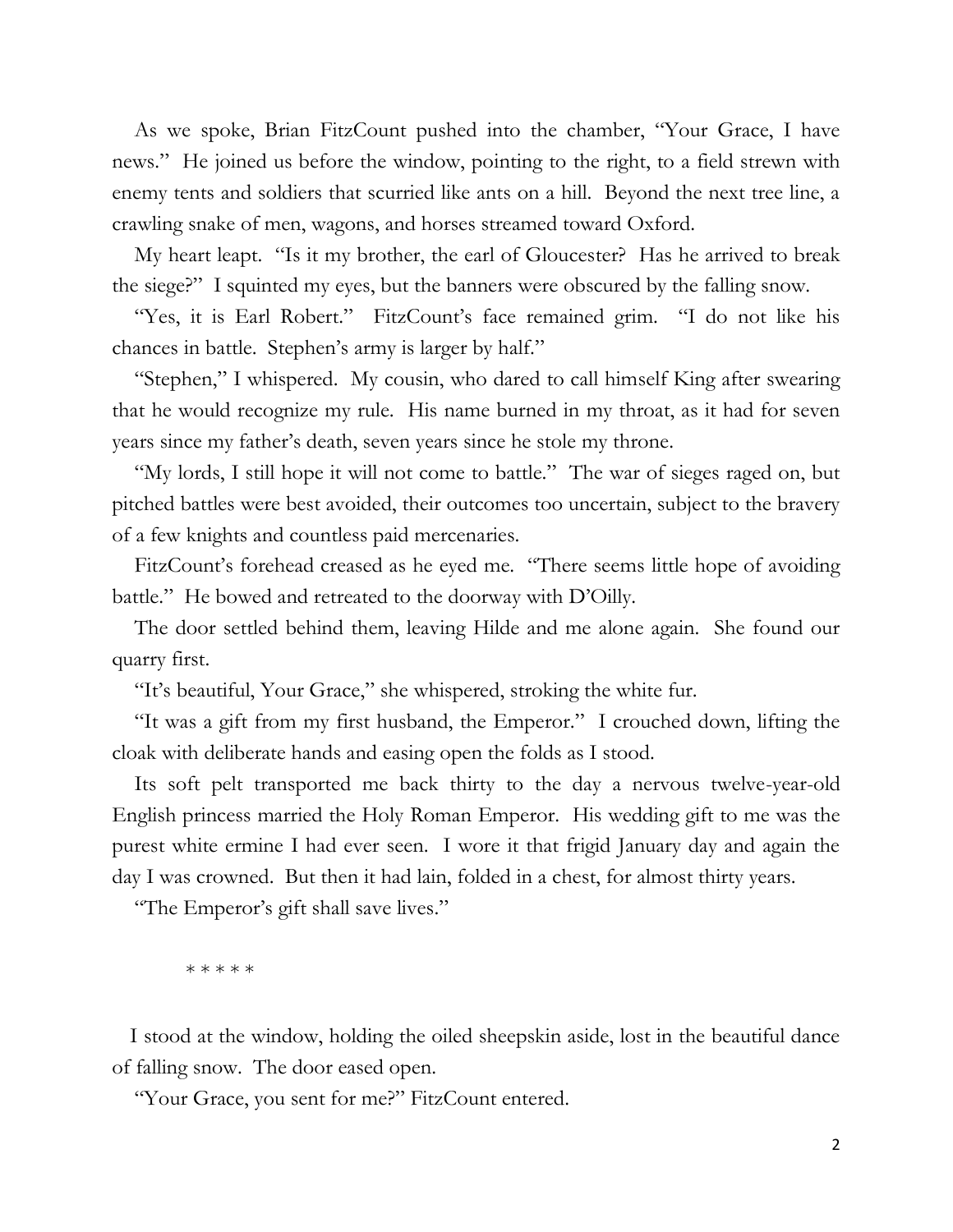"Come look out the window."

His lanky form warmed the air next to me and his face turned to me, waiting. I could scarcely draw my eyes away from the silent blizzard.

"It's peaceful, isn't it?" I said.

He shook his head. "It is a mirage, an appearance of peace. Many men will die tomorrow. I am uneasy."

"As well you should be." I stepped back from the window and took his arm, turning him toward the large bed. Spread across the pile of blankets lay the white fur, an aberration of light against the colorful quilts.

FitzCount held back, and I let out a frustrated sigh.

"Fitz, do you of all people think I'm inviting you into my bed?" The mistake had been made before, but never by someone so close to me. I had too much to occupy my mind to concern myself with matters of the flesh. I had already borne my heirs.

"Of course not, Your Grace." His face flushed as he eyed the bed with confusion.

"This is what I want to show you." I lifted the ermine, draping it around my shoulders and raising the hood to cover my dark braids.

His gray eyes widened, then twinkled as he cocked his head to the side, looking from me to the window. "What exactly have you planned, Your Grace?"

I smiled and spun around like a young woman, even as my knees creaked. "I will avert a battle and save many lives."

I held out my arm, and he stepped forward, running his fingers along the soft stoat fur. "It is truly exquisite." He looked down at me, one side of his mouth turning up. "Do you have enough for the whole company?"

I frowned. "I'm afraid I do not. It's just me who makes the journey."

"Absolutely not," he began, but stopped himself bowing head. "My apologies."

"I understand. You seek to protect me. But once Stephen learns that I have left the castle, he will call off the siege. Then we shall reassemble my army at Wallingford"

Fitz's ashen face loomed through the twilight, his lips twisted in an expression of dismay. "I do not like it, Your Grace. How would we get you out of the castle?"

"That, dear Fitz, is your job to figure out." I spun around, the fur lifting heavily, creating a breeze as I turned. As I dismissed my most faithful counsellor, I returned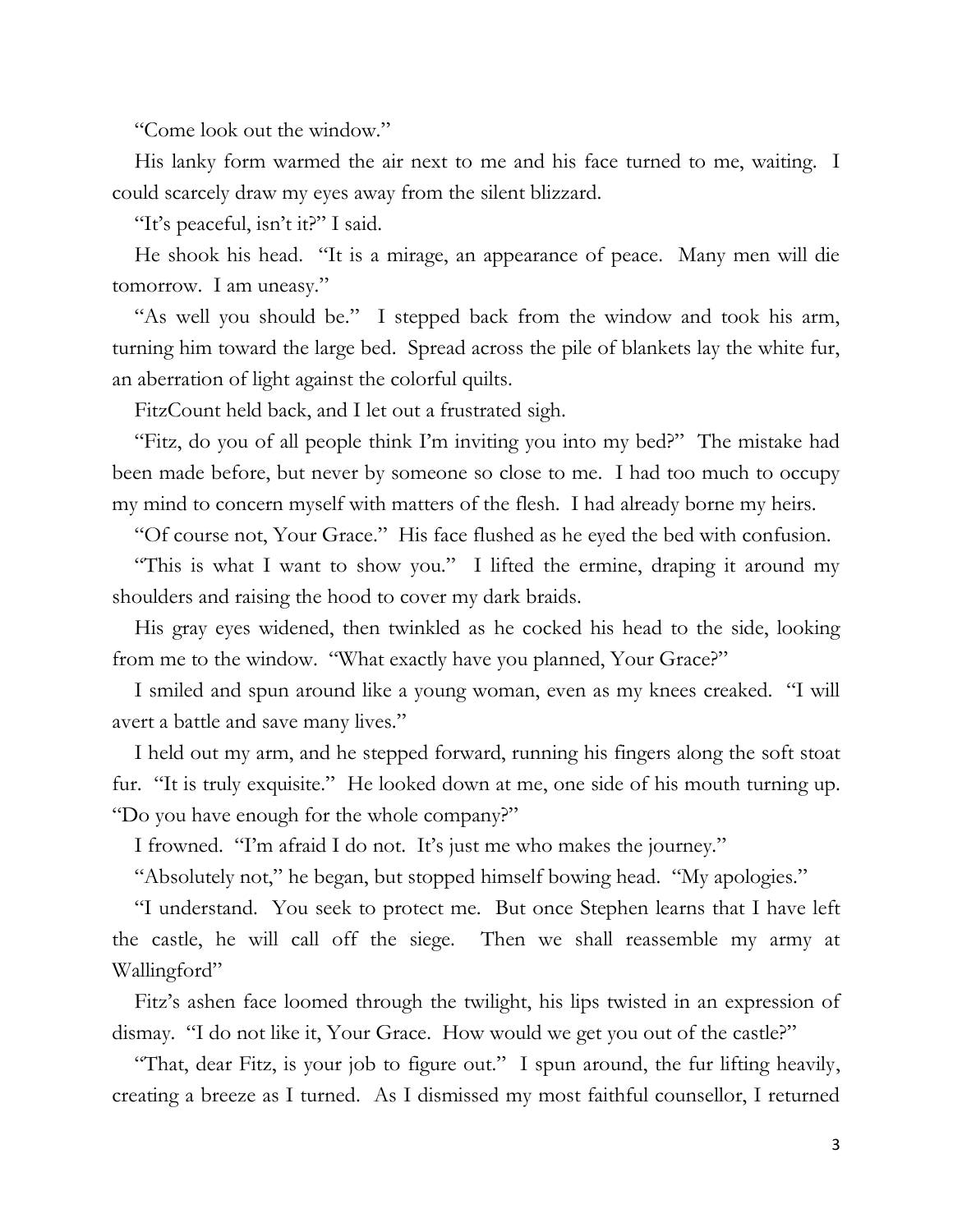to the window, once again transfixed by the falling snow, the snow that would save my throne.

\* \* \* \* \*

I lifted my head each time footsteps approached. Sleep eluded me, and I stared at the ceiling, waiting. Dawn would arrive soon, and with it, the end of my escape hopes.

Finally, a staccato knock on the door announced his coming. I sprang from the bed, already clothed, as the door creaked open.

"Your Grace," Fitz called out softly. "All is ready."

Heart racing, I draped the white fur over my shoulders, tying the clasp at my throat.

Fitz led me to an antechamber just off the Great Hall, where D'Oilly and one of his guards bent over a table bearing a large parchment map.

The map showed the walls of Oxford Castle, with triangles representing the encampments of the enemy drawn on three sides, the Thames occupying the fourth. The castle consisted of the tall tower we inhabited and a thick stone wall set atop a two-hundred-year-old motte. An arrow on the map pointed the way to Wallingford, where I would find safe haven and fresh troops.

D'Oilly nodded toward the window. "It's the coldest winter in years. The Thames itself is frozen as far as the eye can see."

I followed his gaze. My own chamber overlooked the town of Oxford, but from here I could see slight definition between the snow piling up on the land and the snow accumulating on the ice of the river.

"Our best option is this." Fitz moved to my side, bending over the map. "We cannot raise the drawbridge and portcullis—it would draw too much attention. But, there is a South gate here." He pointed to a small cross mark. "If you exit here and walk around to the river, you can follow it to the earl of Gloucester's camp." His index finger landed on a collection of circles across the river. "We have no way to send a message, but when you arrive, he can provide a horse and guards for your trip to Wallingford. At down, we will send a messenger to Stephen to let him know you have rejoined your army."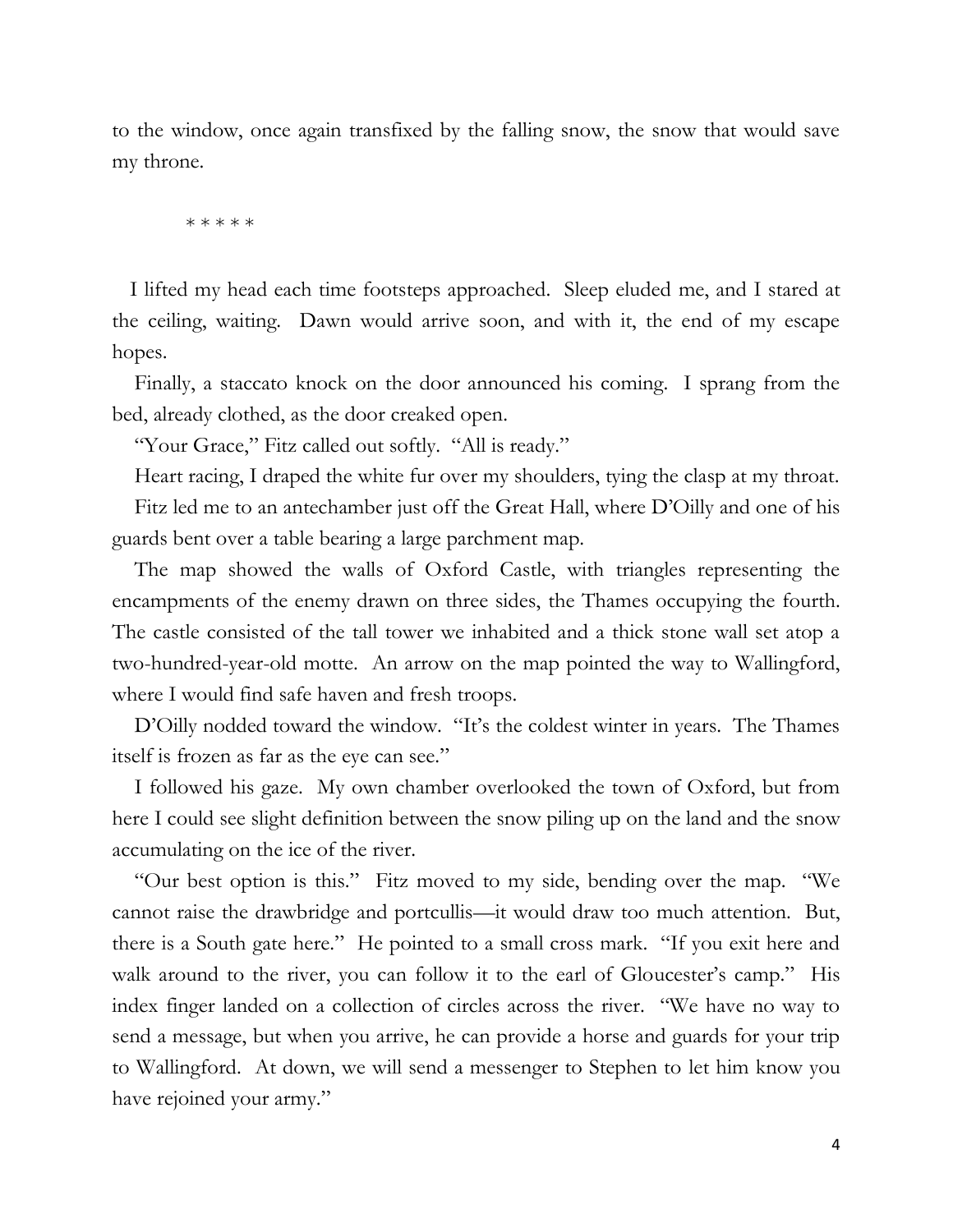I let out a deep breath, relieved to know my half-brother's army lay only a half a mile away.

Still.

I followed the men to the South gate, walking like a wraith through the silent, sleeping castle. Led only by the light of single torch, we reached the large wooden gate. I held my breath. Stephen's men camped just across the moat, I knew. How far could they see in the storm?

Huddled beneath my white fur, I suppressed the shivers that came from more than just the bitter cold night. The wet snow flakes continued to fall, dissolving on my hands as I held the cloak closed.

"Your Grace."

I turned back to Fitz, my eyes drawn to his outstretched hand. He held a dagger, its leather-bound handle turned to me.

"In case you fall under attack." His quiet voice spoke the fear we all felt.

I thrust out my arm to take the dagger, injecting my voice with bravado. "Yes, we must prepare for all scenarios."

Fitz spun around to my side before handing it over. He demonstrated a downward slice into the air in front of us. "Like that," he said. "You'll bear more force if you grip it like so."

I smiled. "My fair husband taught me its use before our first battle in Normandy. I bested a smoked venison haunch with ease."

With a chuckle, d'Oilly's guard opened the South gate door, just a crack, sticking out his head to gauge the terrain outside. From there, steep decline led to the frozen moat, which I would follow straight to the River Thames.

"It looks clear to—"

A loud whish and then thunk of an arrow stopped his words. I gasped as the guard's body fell forward into the snow beyond the gate, a dark crimson stain spreading across the white ground.

"Move her back," yelled Fitz, drawing his sword and waving to the guards.

I groaned. "There must be another gate."

D'Oilly shook his head in dismay. "Your Grace, they must have an exceptional lookout. And we have no other gates."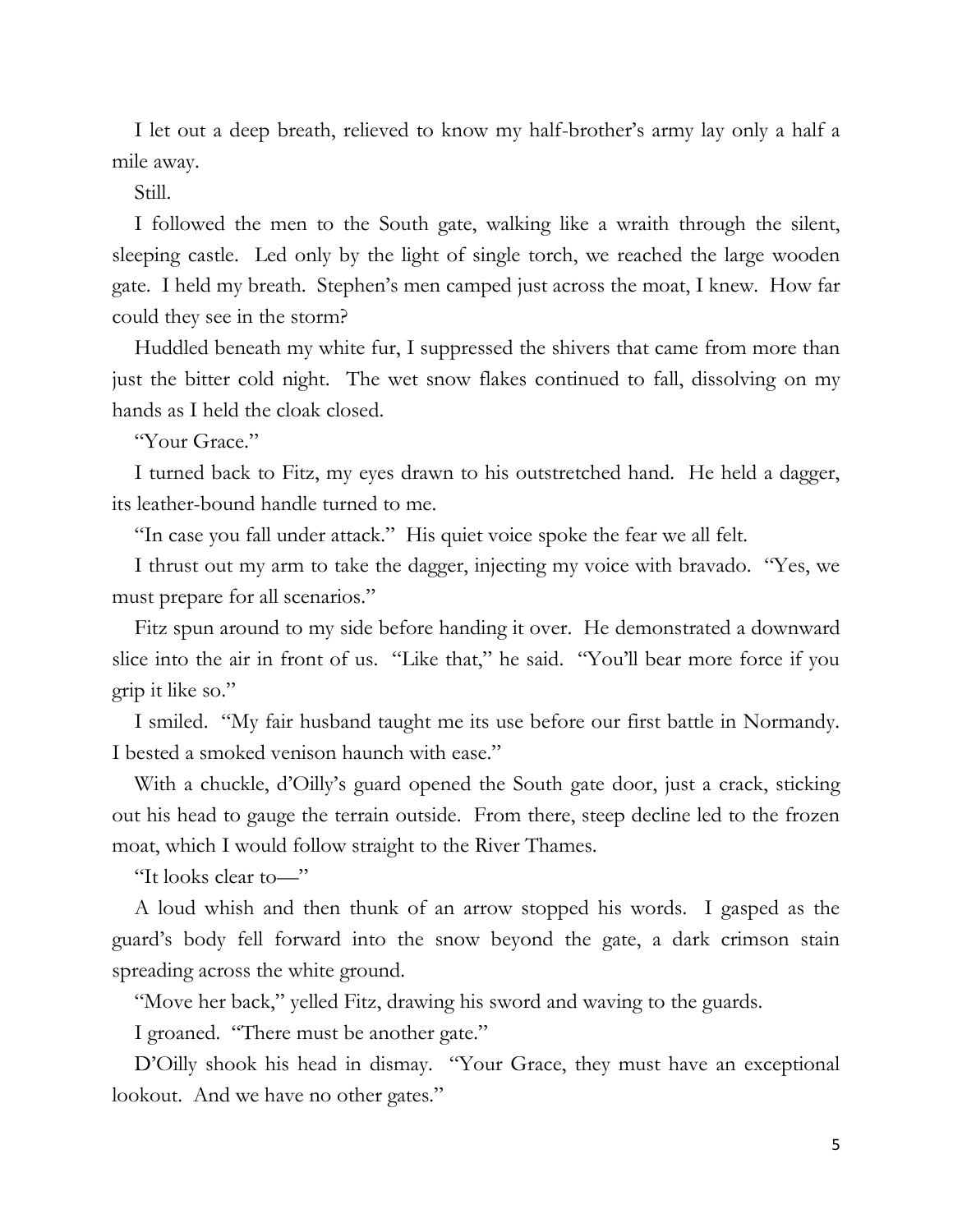"That room we were just in." I turned back to the tower, pointing. "There was a small window that overlooked the river. I could fit. You can lower me to the ground."

D'Oilly chuckled, but his mirth ceased when he saw the set of my mouth. I was quite serious.

"White sheets." I said. "We need white sheets to lower me. Are you certain the ice is safe?"

Fitz nodded. "I've seen men allowing their horses to cross it, and it's held every time."

"Well then." I looked around, smiling at the shocked faces around me.

"Your Grace, if you should fall from the window…" Fitz's voice trailed off as he gazed at the stone tower.

"If I should fall, I'll smash to bits." I straightened my cloak. "I trust you will not let me fall." We could not lose any more time. I left the men trailing me as I pushed on to the tower.

As we crossed the bailey, the snow picked up, the blizzard so complete that I could barely see the top of tower through the blinding whiteout.

Good. It would be better for me that way. As long as I stayed on route.

\* \* \* \* \*

Wind whistled around my head as I sat on the edge of the window. If the ground lay far below, I could not discern it. The snow piled so thick, my depth perception faltered from the layers of white upon white. "I am ready."

Fitz tightened the sheet around my waist for the fourth time and bowed over my hand, gripping it between his for a moment longer than usual. "May God and all his angels go with you."

I always forgot to thank people. My 'arrogance' would be my downfall, so said the Londoners when they ran me out last year. I would not forget thanks this time. I swallowed and presented an encouraging smile. "Thank you all for your help in this endeavor."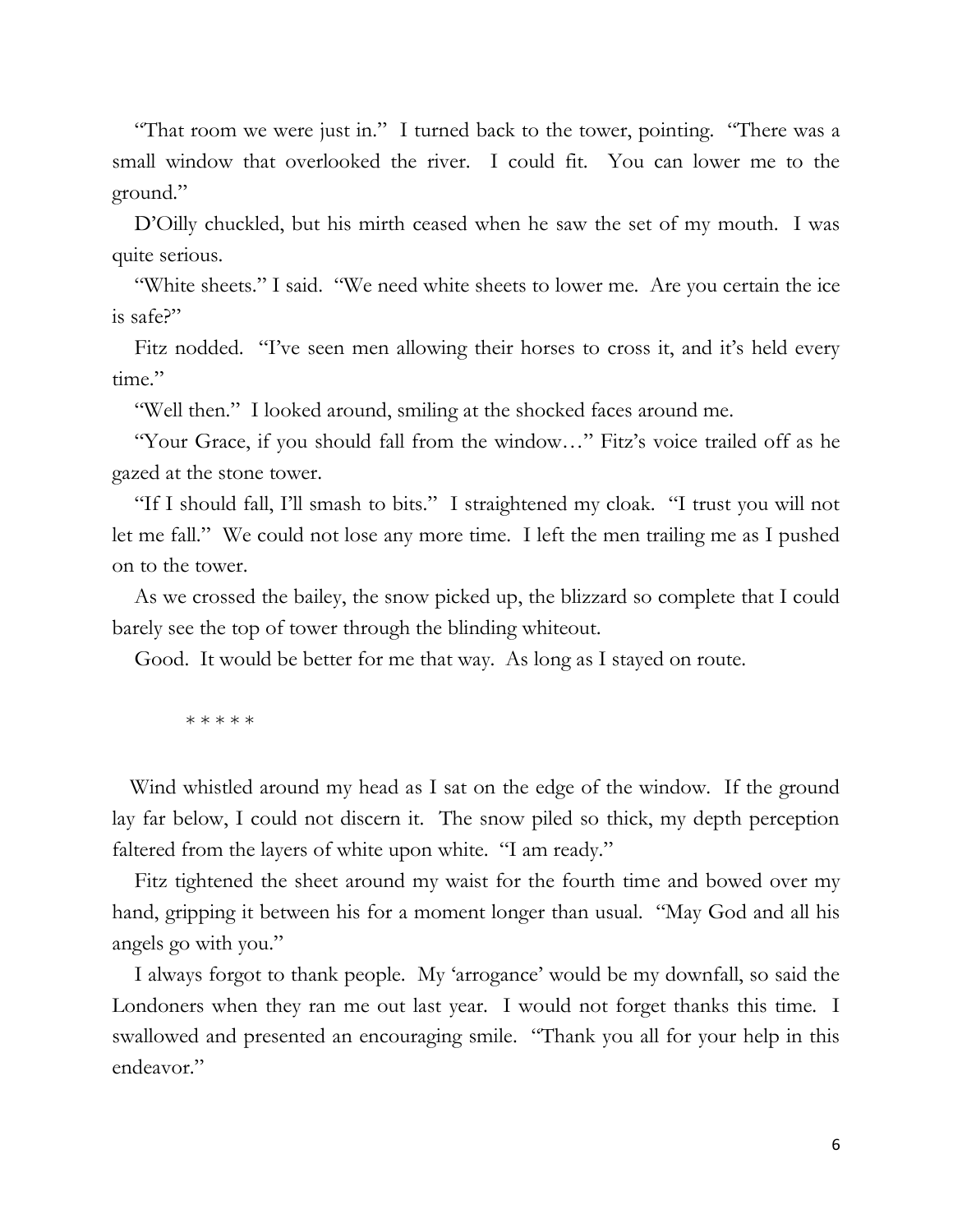He lowered me from the deep window as I gripped the sheet with one hand and secured my hood with the other. Forcing my eyes open, I searched the white below for signs of earth.

The sheet creaked as Fitz led it over the window above my head. I dropped, gasping, as he suddenly let out a few yards. Fitz stared down at me with wide eyes, his straining arms just out of my reach. I hung in midair, my legs dangling as my shoulders burned with effort. Reaching out one arm, I trailed it down the side of the tower, seeking an anchor as I dropped foot by foot toward the snow. Prayers I thought long forgotten sprang to my lips.

The earth startled me with it nearness. It came out of nowhere, a wet white cushion that swallowed my feet and calves. I yanked the sheet from around my waist and pulled it, waving at the tiny dot that was Fitz, and wishing I could yell. Elation pumped through me, clarifying my eyesight and heightening my other sense. I saw no one across the river. The air remained mercifully clear of flying arrows.

Emboldened, I stepped carefully down the slope, leaning back and easing my weight onto the river's crust. A tiny cracking noise radiated from my boot as the ice settled. Bitter cold, numbing and oppressive, assaulted my face, bowed as it was into the hood of my ermine cloak. Wet snow seeped into my leather boot, freezing my toes through the layers of stockings. There was nothing to do about that now.

I headed south.

The silence of the blizzard was absolute. Even as piles and piles of snow accumulated, the only sound heard was the occasional howl of a wind gust. The silence magnified the foreign noises—the snickering of the horse that sounded like it was merely feet away. I shuffled past, holding my breath. The muffled snores of sleeping enemy soldiers seemed close enough that I could touch their tents, but still I walked forward, trying to slow my racing heart as gray tents loomed on the riverbank, cutting through the snow to guide my way south.

The ice crackled again, and I swallowed a cry, stuffing my gloved fist into my mouth to suppress the urge to scream. I stayed still for a moment until the cracking sound faded. The heavy breathing of the soldiers continued to my left, so I stepped forward, one step after another until no more tents rose up on the side of the river.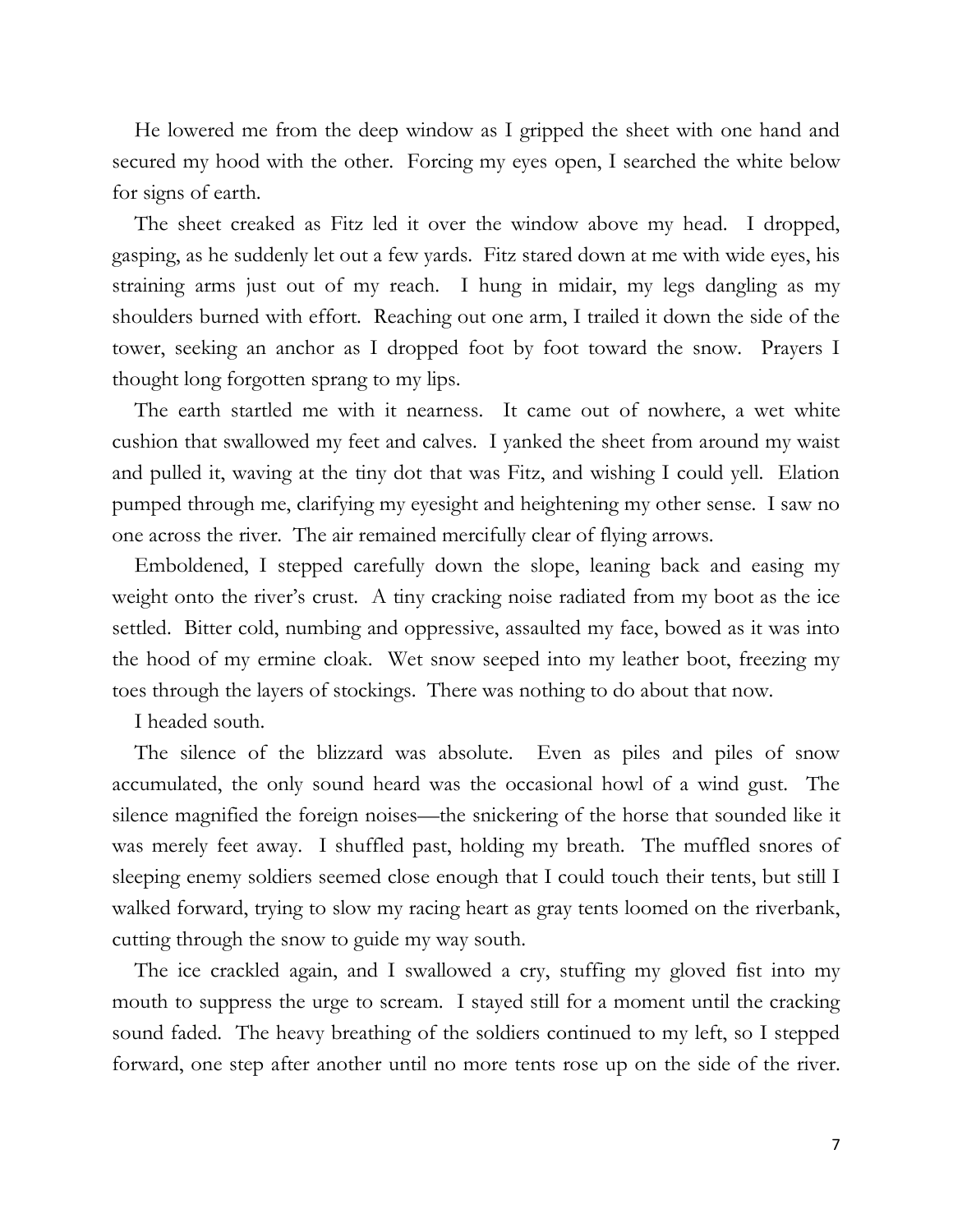The snorting of horses died down, and I looked back, seeing only the shadow of the castle looming out of the white expanse.

There were no landmarks now. The enemy camp lay behind me, and in front of me, just yards away should have been the camp of my half-brother, Earl Robert, where God-willing, a lookout would hear me out before letting loose an arrow.

My numbed feet shuffled along, only distantly controlled by my body. The intense cold sent my body into a clenched, hunched position, and I fought to remain upright. Silent prayers flooded into my mind, entreating the saints to guide my steps.

Where was the camp?

Gritting my jaw closed to prevent the loud chattering of my teeth, I trudged along, in a straight line as far as I could tell. A pink glow crested the horizon to my right, piercing the dark sky as the snowfall lightened. I forced my legs to move faster, panic rising in my throat at the thought of sunrise.

## *Whizzzz.*

An arrow brushed my shoulder and landed in the snowbank beside me with a muted thud. I jumped back, the air shooting out of my lungs as I reached for my dagger, its cold handle bulky in my numb fingers.

"That was a warning shot." A gruff voice rang out from the left bank. "Announce yourself."

Raising my empty hand, I turned to the burly soldier who held his bow at the ready.

"Lower your weapon soldier, though your vigilance is to be praised. I am Matilda, Sovereign Lady of England. I seek the earl of Gloucester." Years of war had imprinted the sound of authority into my once-girlish voice. I impressed even myself at the tone.

The soldier regarded me. His eyes grew wide and his bow drooped as I approached and pulled my hood to my shoulders.

He dropped to one knee. "My apologies, Your Grace."

With shaking legs, I stumbled across the width of the river, scrambling over a snow bank to reach the side of the burly soldier. I gazed back to the north, still anxious. Behind me the enemy camp lay silent, the only movement the falling snow, pink now in the glow of sunrise.